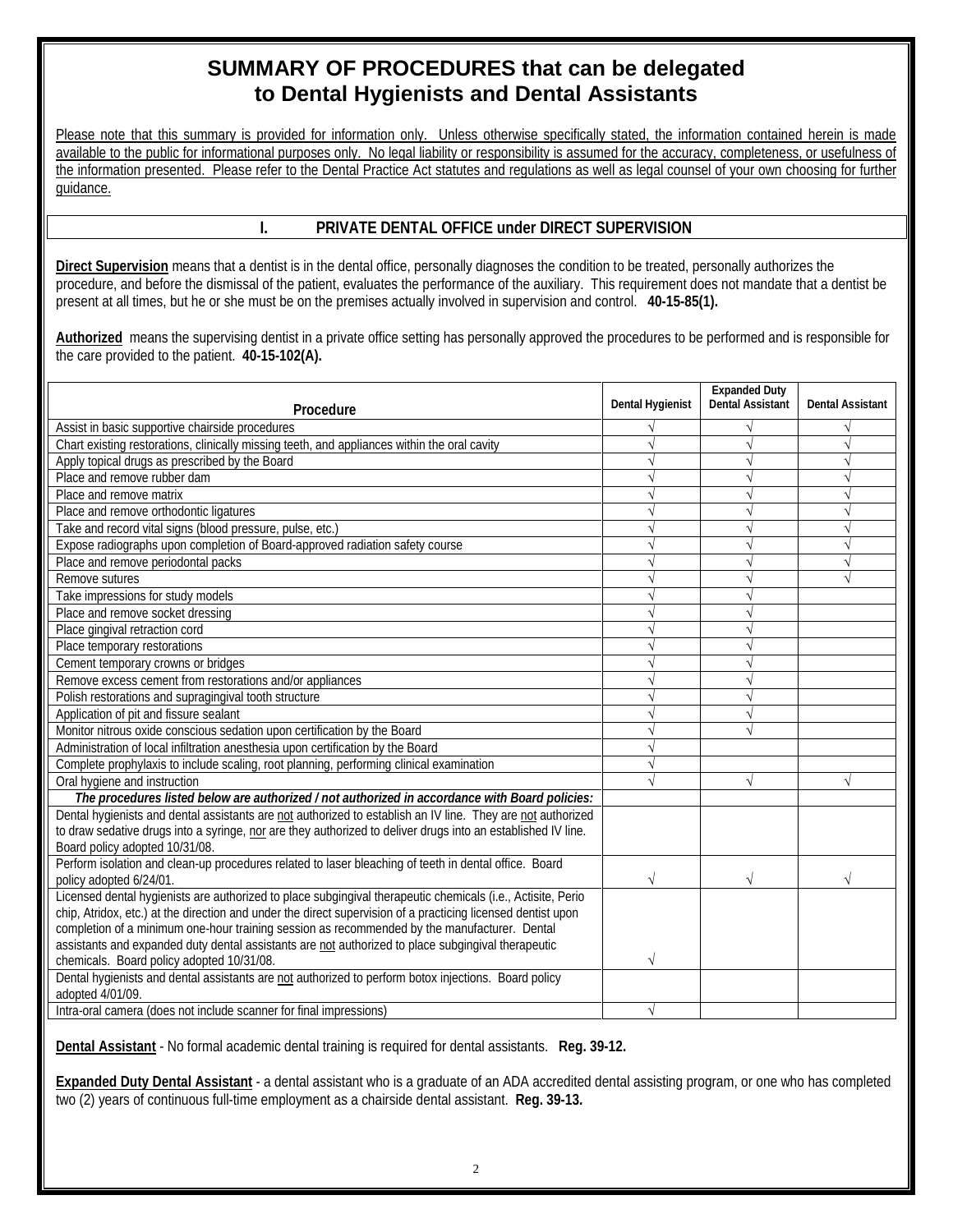**Dental Hygienist** – one who engages in those clinical procedures primarily concerned with the performance of preventive dental services not constituting the practice of dentistry, including removing all hard and soft deposits and stains from the surfaces of human teeth, root planning, performing clinical examination of teeth and surrounding tissues, and charting of oral conditions for diagnosis by a dentist, and performing such other procedures as may be delegated by regulations of the Board. **40-15-80(A).** 

**Oral prophylaxis** means the removal of any and all hard and soft deposits, accretions, toxins, and stain from any natural or restored surfaces of teeth or prosthetic devices by scaling and polishing as a preventive measure for the control of local irritational factors. **40-15-85(3).**

**Monitor Nitrous Oxide Conscious Sedation** – carrying out orders of the dentist, including initiation of flow of nitrous oxide component. Auxiliary may then maintain that flow or decrease the level of nitrous oxide when oxygenating patient, without specific direction of dentist. The dentist must determine need and level of nitrous oxide sedation regarding a particular patient. **Board Policy adopted 6/24/01.** 

#### **II. PRIVATE DENTAL OFFICE under GENERAL SUPERVISION with authorization by supervising dentist.**

In a private dental office setting, a dental hygienist may only perform the following functions under general supervision: (1) oral prophylaxis and assessment; (2) fluoride treatment; (3) oral hygiene instruction and education; (4) exposure and process of radiographs as directed by standard office protocol. **40-15-102(B**).

A dentist in a private office setting may authorize general supervision only upon meeting the following criteria: (1) A new patient of record must be clinically examined by the authorizing dentist during the initial visit; 2) An appointed patient must be examined by the authorizing dentist at a minimum of twelve (12) month intervals; and 3) An appointed patient must be notified in advance of the appointment that he/she will be treated by the dental hygienist under general supervision without authorizing dentist being present or being examined by the authorizing dentist. **40-15-102(C).** 

**General Supervision** means that a licensed dentist or the S.C. Department of Health and Environmental Control's public health dentist has authorized the procedures to be performed but does not require that a dentist be present when the procedures are performed. **40-15-85(2).** 

**Authorized** means the supervising dentist in a private office setting has personally approved the procedures to be performed and is responsible for the care provided to the patient. **40-15-102(A).** 

| <b>Procedure</b>                                                                                   | Dental Hygienist | <b>Expanded Duty</b><br><b>Dental Assistant</b> | <b>Dental Assistant</b> |
|----------------------------------------------------------------------------------------------------|------------------|-------------------------------------------------|-------------------------|
| Oral prophlaxis and assessment                                                                     |                  |                                                 |                         |
| Fluoride treatment                                                                                 |                  |                                                 |                         |
| Exposure and process of radiographs as directed by standard office protocol                        |                  |                                                 |                         |
| Oral hygiene instruction and education, perform oral screenings, and provide nutrition and dietary |                  |                                                 |                         |
| counseling without prior authorization                                                             |                  |                                                 |                         |
| Intra-oral camera (does not include scanner for final impressions)                                 |                  |                                                 |                         |

### **III. SCHOOL SETTINGS under GENERAL SUPERVISION and written permission of student's parent/guardian [unless the dentist or dental hygienist is working in a public health setting with DHEC]**

In school settings, licensed dental hygienists may apply topical fluoride and may perform the application of sealants and oral prophylaxis under general supervision, with written permission of the student's parent or guardian. **40-15-80(B).** 

A dentist authorizing treatment by a dental hygienist in school settings or nursing home settings is subject to the general supervision restrictions provided for in this section unless the dentist or dental hygienist is working in a public health setting with the Department of Health and Environmental Control, as provided for in Section 40-15-110. **40-15-102(D).** 

| Procedure                                                                    | Dental Hygienist | <b>Expanded Duty</b><br><b>Dental Assistant</b> | Dental Assistant |
|------------------------------------------------------------------------------|------------------|-------------------------------------------------|------------------|
| Apply topical fluoride                                                       |                  |                                                 |                  |
| Perform application of sealants                                              |                  |                                                 |                  |
| Oral prophylaxis                                                             |                  |                                                 |                  |
| Exposure and process of radiographs as directed by standard office protocol. |                  |                                                 |                  |